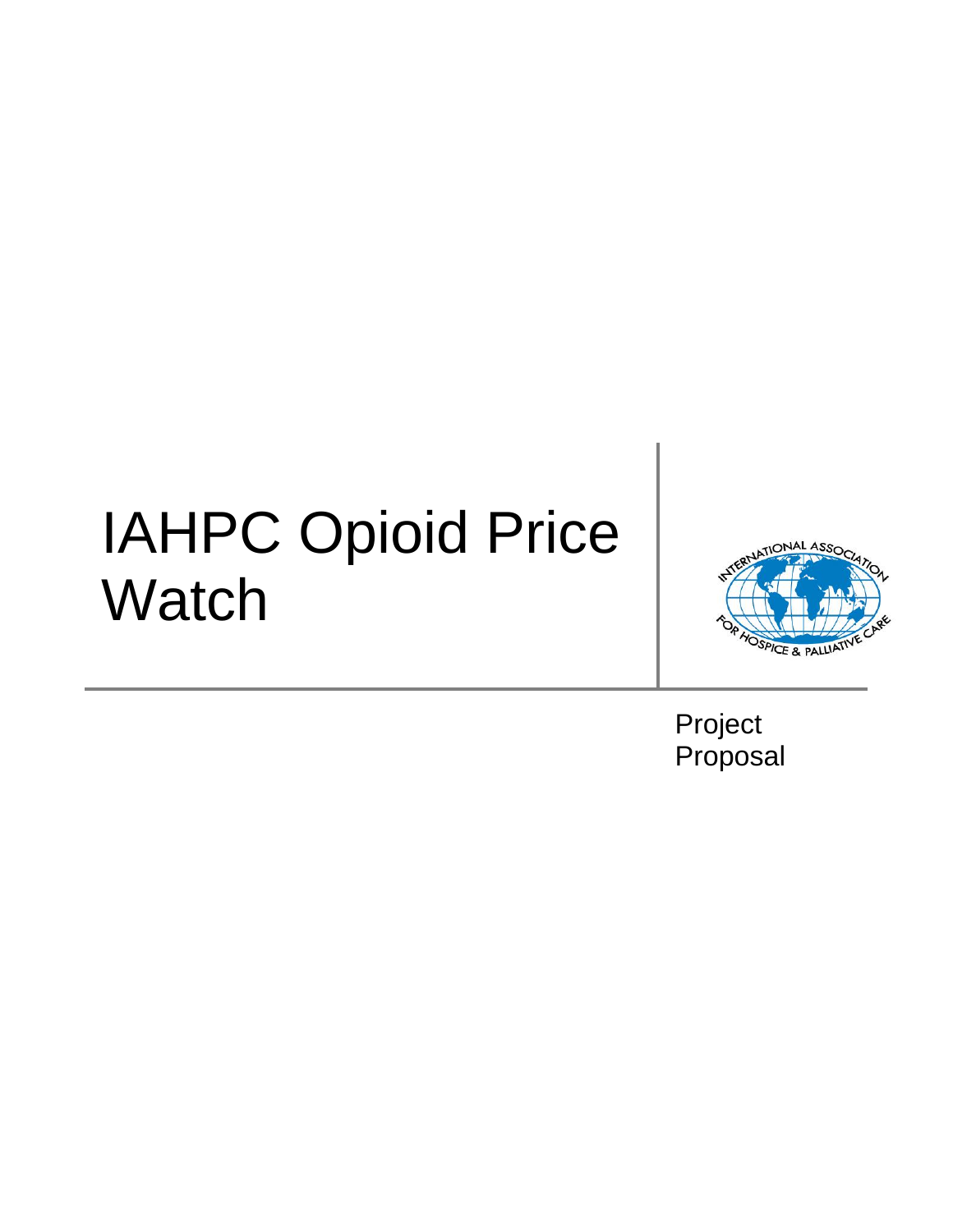### **BACKGROUND**

The relief of suffering is considered one of the primary goals of Medicine<sup>1</sup>. The World Health Organization (WHO) recognizes palliative care and pain relief as critical public health issues<sup>2,3,4</sup>. They are essential components of care and they should be guaranteed to all patients regardless of the diagnosis, prognosis, socioeconomic condition, gender, race or geographic location. Palliative care and pain treatment have also been recognized as human rights issues based on international treaties, conventions and international consensus signed by many states and adopted by multilateral organizations - these rights apply to all conditions where pain and suffering occur<sup>5</sup>.

Efforts should be made to include palliative care and pain relief in national health policies, and to ensure adequate education of health care professionals, patients and caregivers. Both therapeutic approaches need access to appropriate services and medicines, however while medicines for the relief of mild pain are widely available and affordable, access to strong opioids for legitimate medical purposes for the relief of moderate and severe pain still needs to be guaranteed.

The Single Convention on Narcotic Drugs recognizes that "the medical use of narcotic drugs continues to be indispensable for the relief of pain and suffering and that adequate provision must be made to ensure the availability of narcotic drugs for such purposes"; and the International Narcotics Control Board (INCB) has asked governments to make these medicines available for pain relief.

Still in many countries limited or no access to these essential medicines is a significant problem. Low and middle income countries have the worst situation: developing countries with about 80 percent of the world population account merely for about 6 % of global morphine consumption. The result is that millions of patients with both chronic non-malignant and degenerative progressive diseases suffer for long periods of time without appropriate pain treatment.

## **Barriers to access**

Access to strong opioids is limited due to several reasons, including among others, stringent drug control laws and regulations, lack of education and high prices $6,7,8$ . Their use in both developed and developing countries is significantly affected by prices<sup>9,10,11,12</sup>: in developing countries they have been reported to be more expensive than in developed nations (as a percentage of personal purchasing power)<sup>13</sup>, and prices in small cities and rural areas are higher than in large cities<sup>14</sup>,<sup>15</sup>,<sup>16</sup>.

High prices distort the delivery of medical treatment - without equitable access to strong opioids the basic right to pain treatment and relief of suffering cannot be fulfilled. The high cost of medicines has been recognized by many organizations and governments as a barrier and many countries have adopted subsidy programs to facilitate access to essential medicines<sup>17</sup>.

The WHO and Health Action International (HAI) developed a method to study and evaluate the price of medicines as a measure of access and appropriate treatment<sup>18</sup>; it provides recommendations to investigators, and baseline methods for developing studies and interpretation of findings. Several reports comparing the prices of medicines across countries have been conducted, and they have proven to be useful in comparing access to care and appropriate treatment and in some cases have prompted governments to take action to lower the cost of medicines. Several studies have examined the availability,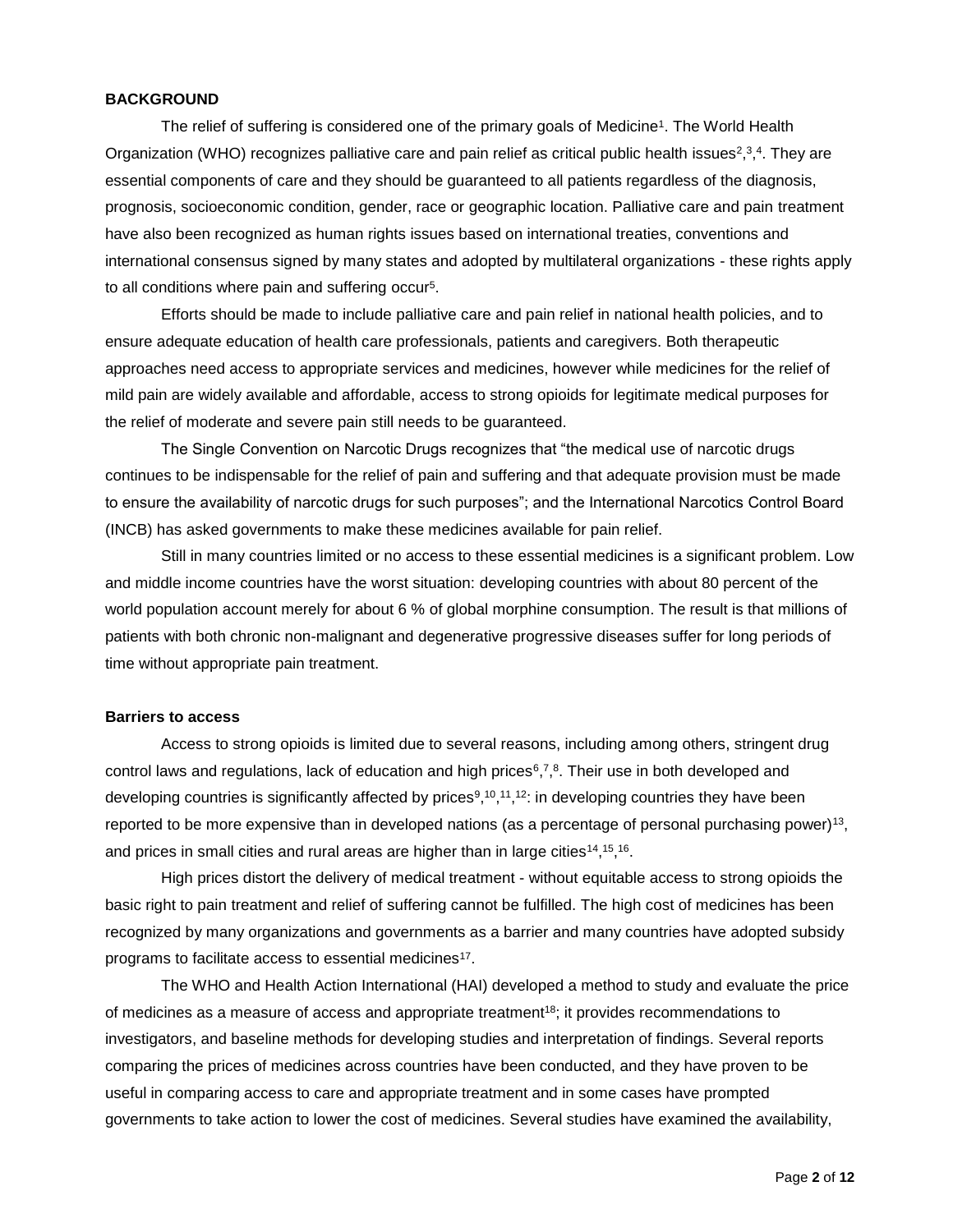prices and affordability of essential medicines<sup>19</sup>,<sup>20</sup>, however few surveys have focused specifically on opioid medicines; and there is limited information on how much they cost and where they are available and affordable.

# **DESCRIPTION**

This project will result in a global map representing the retail price of opioid medications throughout and within different countries of the world and will be called Opioid Price Watch (OPW). Collecting information and showing a global picture on the cost of opioid medicines may increase awareness about the difficulties that many patients face in accessing appropriate care, and may serve as a basis to identify and analyze issues that could help civil society, advocates, governments and policy makers to take the appropriate steps needed to improve access to opioid medicines.

Opioid Price Watch is a component in the IAHPC agreement of work with the WHO in the organization's application for formal relations with the UN organization. The project will provide critical information and enable the WHO Access to Controlled Medications Program in the analysis of barriers to controlled medicines, when assisting countries on improving access.

OPW is funded by a grant from the US Cancer Pain Relief Committee.

## **Goals and objectives**

The main goal of the Opioid Price Watch project is to improve access to strong opioids for legitimate medical use, through dissemination of information on their prices, availability and affordability. The objectives of the OPW are:

- 1. to show price patterns among regions, countries and cities in access to strong opioids as reflected in differences in unit price, cost of treatments per month, affordability and differences in prices paid to prices available on the international market,
- 2. to provide information on their availability in different places in the world, and
- 3. to allow for further analysis on the lack of availability and affordability to opioid analgesics and subsequently suggest possible strategies address the identified problems.

## **Methodology**

The study will be designed following the checklist for cross-sectional studies of the Strengthening the Reporting of Observational Studies in Epidemiology (STROBE).<sup>21</sup> An ethics review board from the Fundacion Federacion Medica de Buenos Aires (FEMEBA) in Argentina, approved the study.

Working group IAHPC formed the following working group of experts in the field, composed of board members and representatives of organizations working in global issues:

Liliana De Lima (USA)

Tania Pastrana (Germany)

Lukas Radbruch (Germany)

Roberto Wenk (Argentina)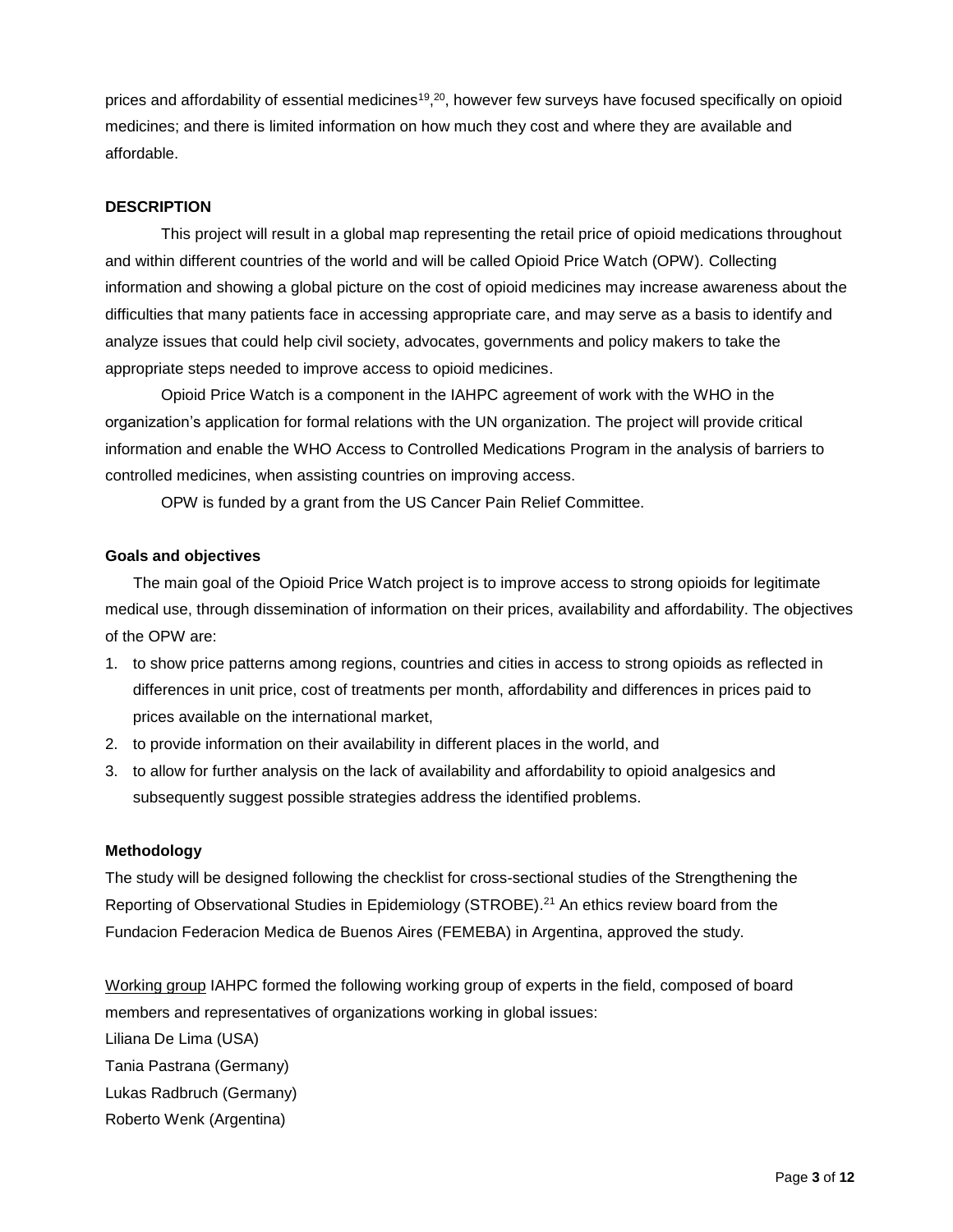In addition, the following individuals will be providing expert advice and guidance to the methodology: Dele Olawale Abegunde (Switzerland) Eduardo Bruera (USA) James Cleary (USA) Arthur Lipman (USA) Barbara Milani (Switzerland) Anne Nguyen (Switzerland) Willem Scholten (Switzerland)

Study design: This will be a pilot cross-sectional descriptive study.

The opioids to be included in OPW were selected using the following criteria: Those

- included in the 17<sup>th</sup> edition of the WHO Model List of Essential Medicines (EML)<sup>4</sup>
- included in the IAHPC List of Essential Medicines not included in the WHO EML<sup>5</sup>
- not included in any of the lists above for which the International Narcotics Control Board (INCB) reports consumption by member states.<sup>17</sup>

Based on this criteria, the following medications and formulations were included:

- $-$  Fentanyl [transdermal patches (TP)]
- Hydromorphone [injectable, oral solid immediate release (IR), oral solid slow release (SR) and oral liquid]
- Methadone (oral liquid and oral solid)
- Morphine [injectable, tablet (IR and SR) and liquid], and
- Oxycodone (oral solid IR and SR)

Excluded from the study were medications/formulations which require special delivery technology and/or skills.

Sample selection: Sampling will be done according to the following criteria:

- 1. IAHPC members will be listed by countries in alphabetical order.
- 2. Countries will be stratified by their Gross National Income (GNI) using the World Bank categories: Low Income Countries (LIC), Low Middle Income Countries (LMIC), Upper Middle Income Countries (UMIC) and High Income Countries (HIC).<sup>18</sup>
- 3. IAHPC members will be listed by their corresponding country's GNI and each list will be randomized.<sup>19</sup>
- 4. The first 10 participants in each category will be selected, resulting in 40 potential participants. Selected individuals will be contacted by e-mail and invited to participate. Whenever one declines the invitation or if he/she does not reply, the next individual in the list will be invited.

Participants in the project will be informed of the objectives of the study, total estimated time to complete the survey, that their names will be acknowledged and that the data presented will be linked to their countries. A signed informed consent will be submitted by all before completing the survey.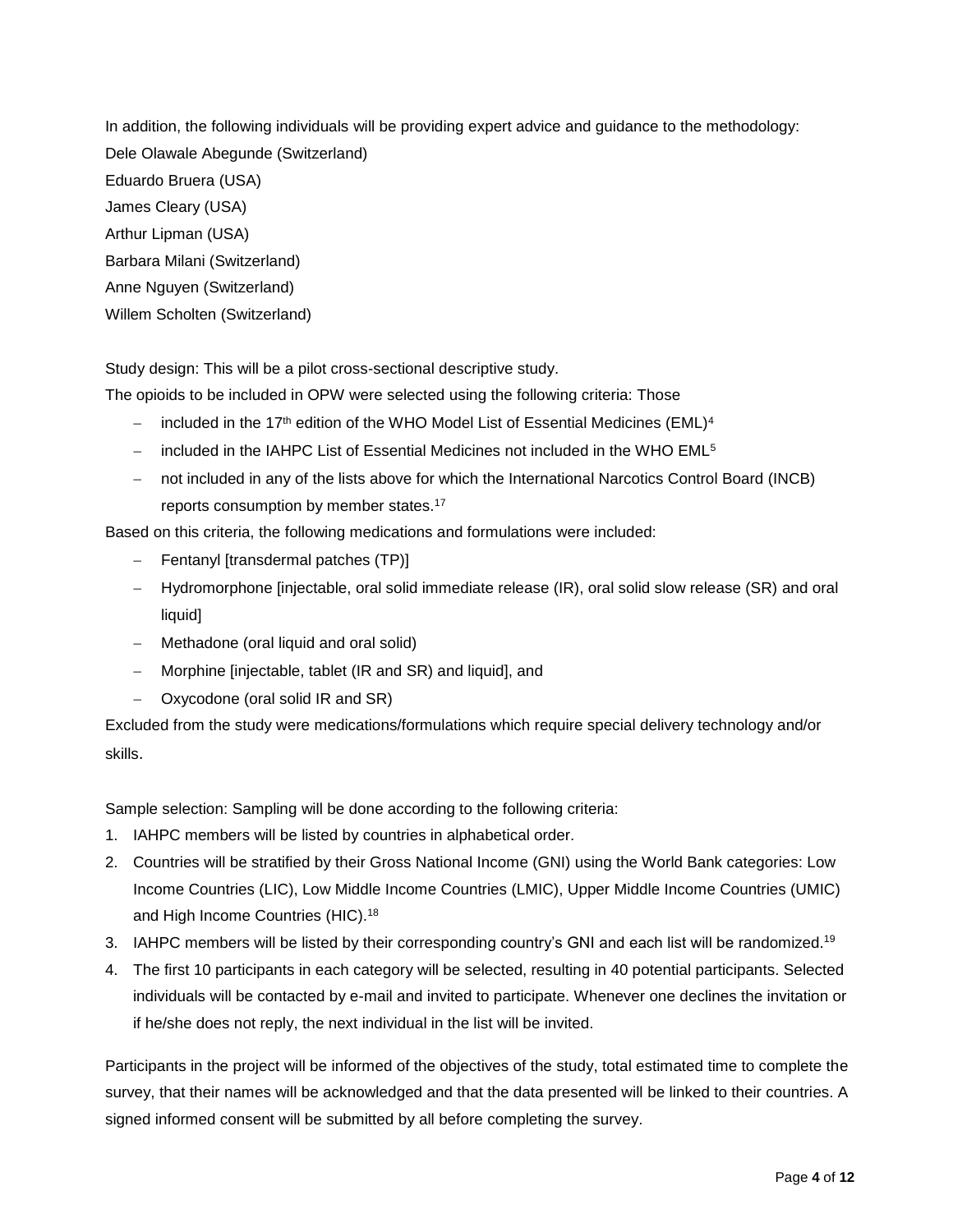Participants will be asked to select the pharmacy located closest to a public health facility which provides diagnostic and treatment services for patients with life-threatening conditions. They will be asked, if available, to provide the lowest dispensing price of the smallest selling unit of the lowest strength of each medication/formulation. If available free of charge this will also be recorded. Pharmacy address will be recorded to avoid potential duplication.

Annex 1 includes the definitions of the terms applied in OPW. These will be distributed to the participants.

Data collection: A web based on-line survey will be used to collect information; in case of difficulty completing the online survey, the IAHPC will send a form to record the data. Annex 2 includes the data collection form.

Data management**:** Survey results will be collected in a database to allow data search, analysis, display and update. The following steps will be taken:

- 1. Convert local currency to US dollars according to official exchange rate on the day the data was collected.
- 2. Calculate the unit price<sup>22</sup> by dividing the price of pack by the number of tablets / capsules / patches.
- 3. Calculate the price in USD for 30 days of treatment using the defined daily doses (DDD)<sup>23</sup> for all opioids except methadone. For the later, use a morphine equianalgesic dose<sup>24</sup>.
- 4. Monthly prices will be obtained by multiplying the number of units needed for the DDDs and the equianalgesic methadone dose by 30, and then by the unit prices.
- 5. Calculate the affordability<sup>25</sup> of 30 days of treatment with a DDD of immediate release oral morphine
- 6. Calculate the differences between the treatments with immediate release morphine with the international prices<sup>26</sup>

Data Analysis and discussion of the results: The working group will analyze the results, discuss the findings and offer possible interpretations and reasons behind the findings.

# **Reporting and dissemination**

A paper will be prepared with the results of the OPW pilot study and submitted for publication in a peer reviewed journal with interest in issues related to public health, global health and access to medicines. In a future step, data will be uploaded and displayed in a flash map located in the IAHPC server. A dynamic application hosted in the IAHPC website will allow fast and simple on-line access to OPW information. Survey results will be geographical displayed with combination of visual and text information with an interactive, database-driven flash map that includes all continents and countries. Access to the map and the information will be universally accessible to all.

- 1. Geolocation in a flash map the cities where the participating pharmacies are located.
- 2. Information retrieved from the database when clicking on a city the application zooms in to show the following data regarding a 30 day treatment with a DDD of oral immediate release morphine.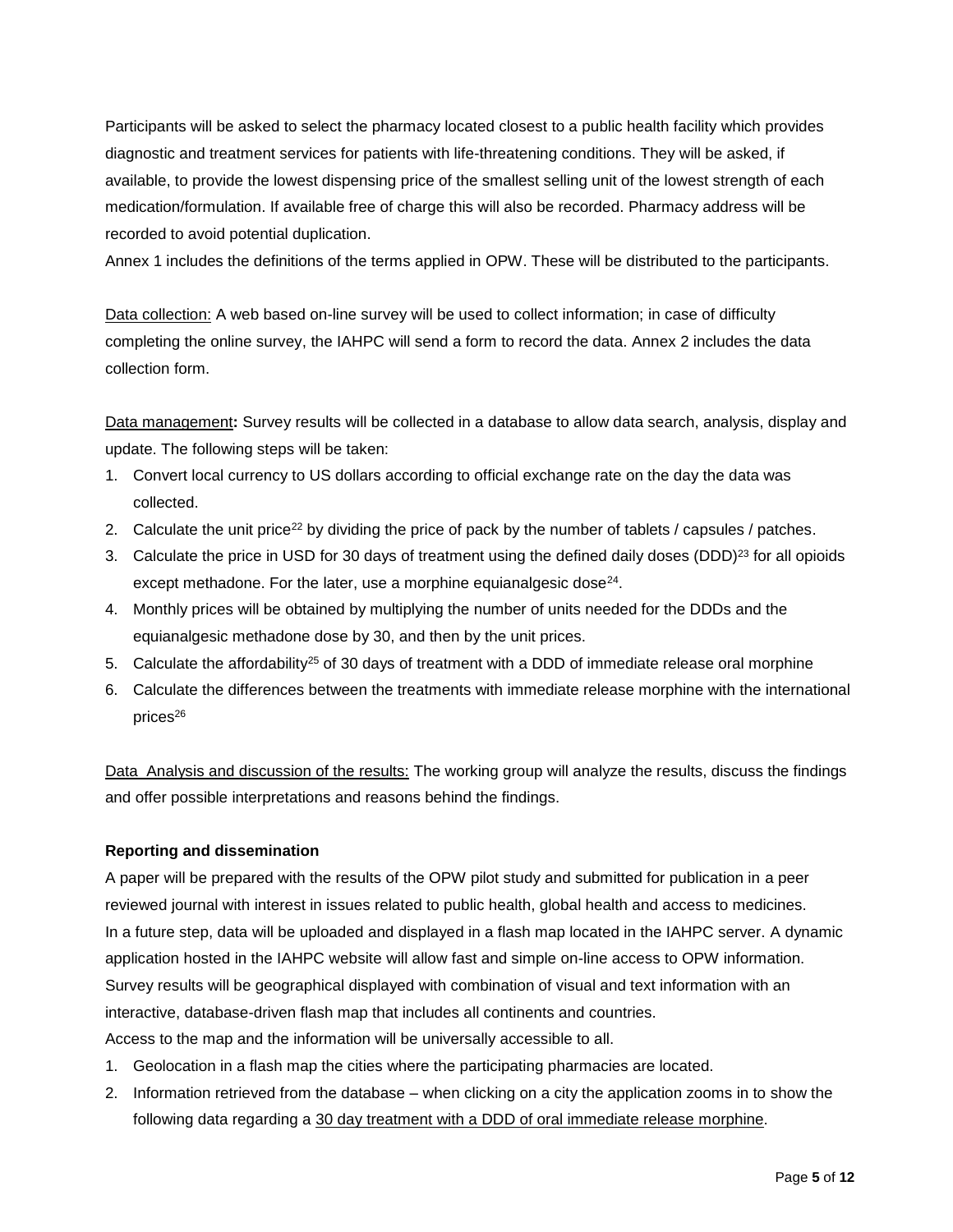- a. Its price in USD
- b. The comparison of its price with the international price
- c. Its affordability

Further clicking will zoom in to show the following additional data.

- a. The date the information was collected
- b. The name of the city
- c. The availability of the selected strong opioids on day the data is collected
- d. The unit prices of each available strong opioids, and
- e. The price in USD of a 30 day treatment with each of the available strong opioids.
- f. The year of the MSH drug price indicator guide

The information will be displayed according to WHO regions.

Future surveys, showing the changes in prices may be implemented; the system will display a template to show the changes – if any - in prices, affordability and comparison with the international prices.

## **Project limitations**

Although OPW follows a methodology similar to the one used by HAI/WHO, the later does not include controlled medications. Opioids are internationally controlled, thus availability as well pricing is impacted by additional factors, such as mark-ups resulting from safety and security measures required by the national laws on the manufacturing, importation, distribution, storage and dispensation. This survey will be unable to determine the extent of the impact of these measures on the dispensed price of the medication. This study will be based on the data collected from external collaborators, and it will not be possible to determine how well they will follow the instructions.

This study will be a one-day cross-sectional survey. Out of stock occurs frequent, especially in LIC and MLIC, strong opioids the results on availability might differ in a longitudinal survey. However, the results may be able to reflect the situation that patients in need of opioids may face in any given day.

The study will be based on a sample of data of a local pharmacy in the selected countries which is not representative of the whole country.

OPW will indicate differences in opioid prices among different locations. With the exception of morphine IR tablet, it does not take into account the differences in purchasing power among countries.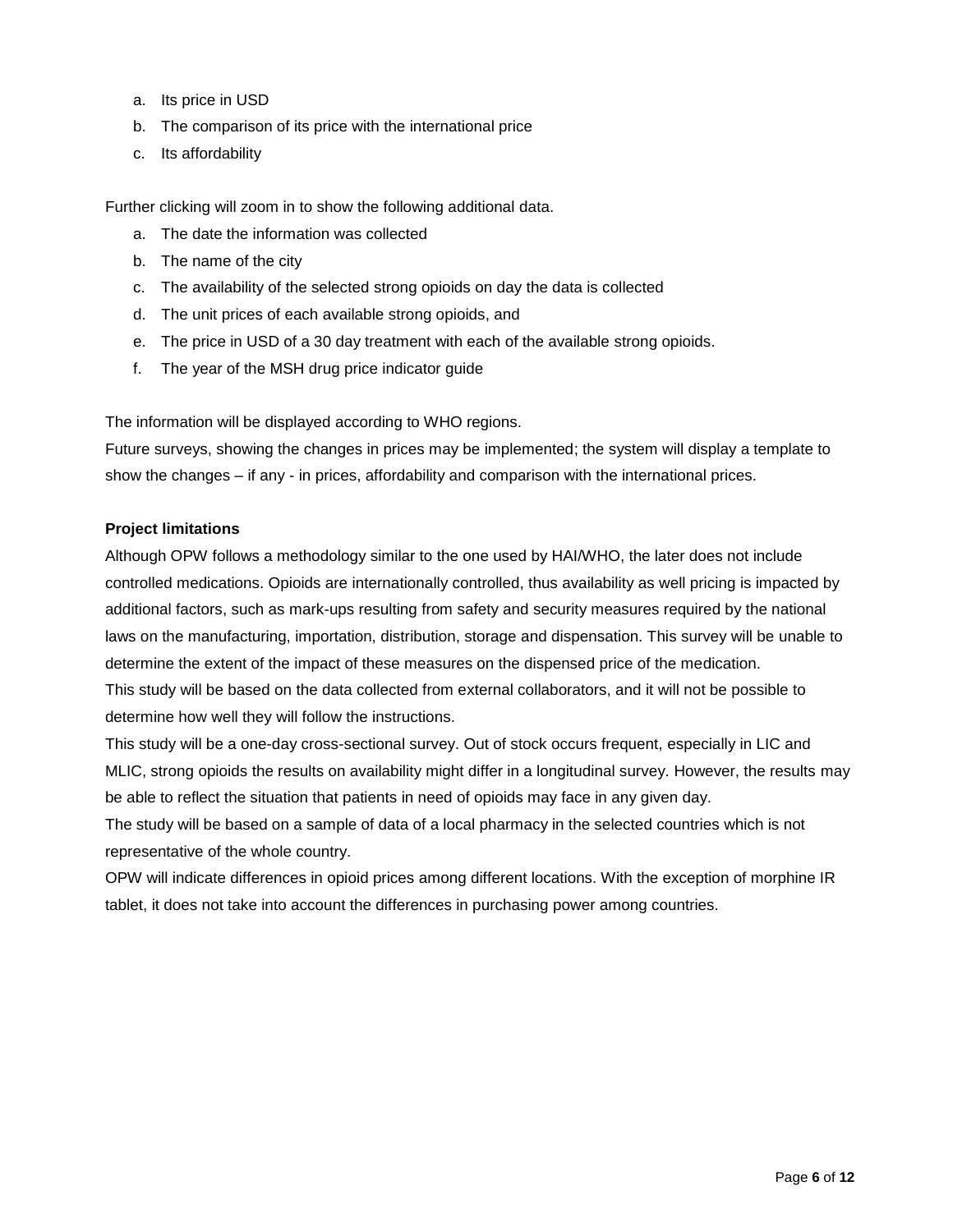## **Annex 1 - Definitions**

**Accessibility** refers to the extent that patients can obtain the opioid medications they need for pain relief patient access is not possible unless opioids are available and affordable.

**Affordability:** total number of days' wages required to purchase a 30-day treatment of medications by the lowest paid unskilled government worker.

**Availability:** refers to the existence of the opioid medication in stock at the pharmacy, to be dispensed to patients arriving at the pharmacy with a legitimate medical prescription on the day the survey is completed.

**Buyer price:** government international competitive bidding, or tender price obtained by the organizations listed, and usually include insurance and transportation charges.

**Defined Daily Dose (DDD):** The DDD is the average maintenance dose per day for a drug used for its main indication in adults established by the WHO Collaborating Centre for Drug Statistics Methodology<sup>21</sup>. The DDD is a quantity measure for statistical purposes only and not to be used as treatment guideline.

**Dispensed price** includes the dispensing pharmacy selling price plus any fees and any sales taxes, if applicable.

**International buyer reference price:** reference prices will be taken from the Management Sciences for Health (MHS) international drug price indicator guide<sup>24</sup> - if the MSH Median Buyer Price is not available, the MSH reported buyer price will be used. If not available, the Median Supplier Price or the only MSH Supplier price will be used.

**Percentage of buyer price:** difference between the reported dispensed price and the international buyer reference price.

**Unit price:** refers to the price per individual tablet, capsule or patch.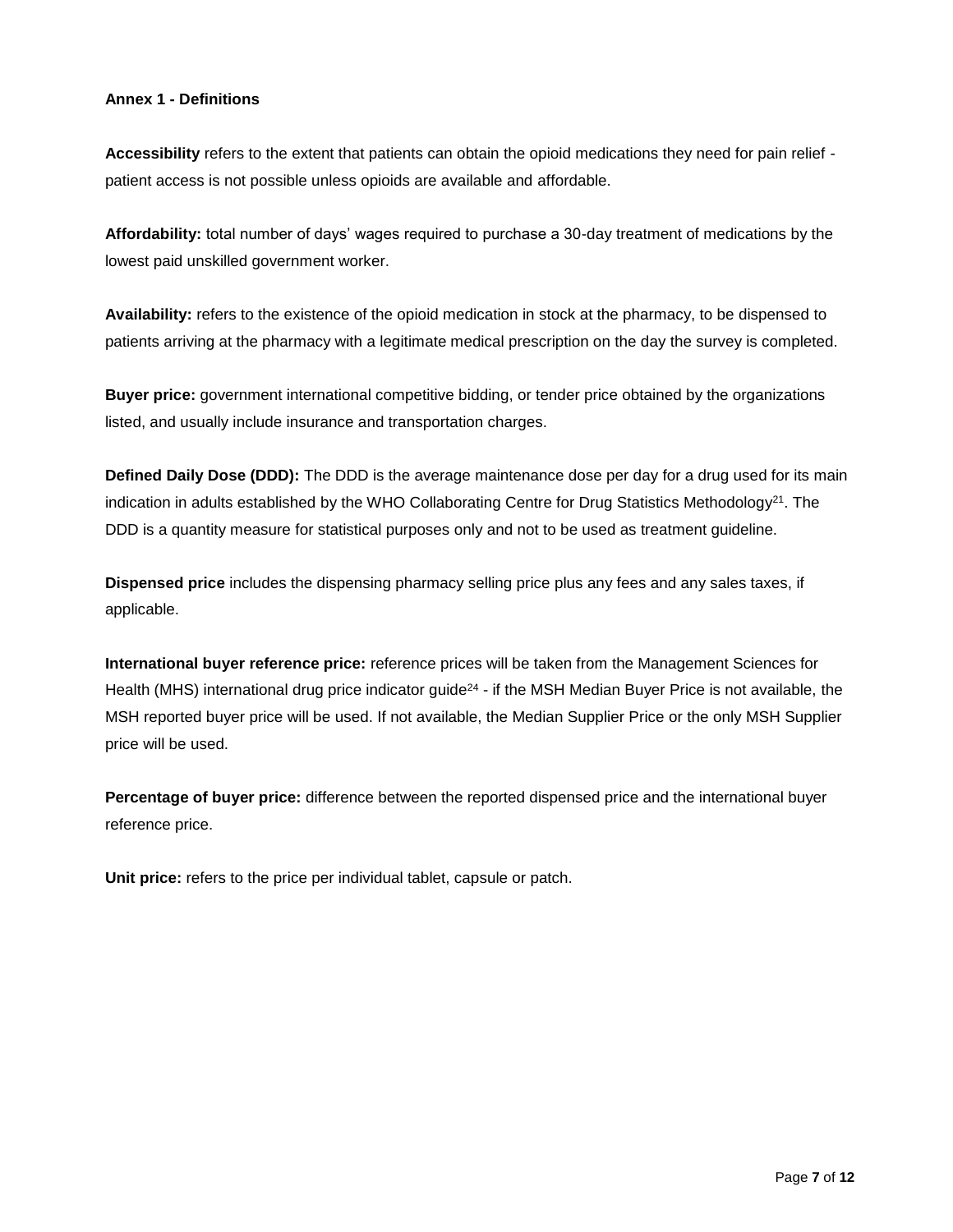#### **Annex 2 - OPW Prices collection form – sample**

#### **This form is to be used for your guidance only – to submit the prices, use the online form available in<http://hospicecare.com/opioids/reports/add>**

The overall objective of this study is to improve access to strong opioids for legitimate medical use, through dissemination of information on their availability, prices, and affordability.

**Note:** This survey applies **only** to prices of opioids for use **outside of the hospital** (not for in-patients).

**Instructions -** Please complete the steps described below.

Gathering the information:

- If NONE of the opioids included in this study are available at any time in your country, select this option and submit your survey. Otherwise, please continue.
- Select a public health facility which provides diagnostic and treatment services for patients with life-threatening conditions such as HIV and cancer.
- Select the closest private pharmacy to this facility and ask to speak to the Chief Pharmacist or the person in charge.
- Show him/her the letter introducing you as a participant in this study.
- Inquire if at least one of the opioids included in the study are available. If opioids are not available or the pharmacist is unwilling to cooperate, go to the next nearest pharmacy. Continue this process until you locate one which has at least one opioid available.
- In your selection you may include licensed retail pharmacies or hospital pharmacies allowed to dispense opioids to ambulatory patients. Exclude unlicensed drug stores and drug sellers in the informal sector.

When you locate a pharmacy that has available at least one of the opioids included in the study, complete this form and submit the information:

- State in your local currency the lowest retail dispense price of the smallest selling dose and unit for the opioid formulations available on the day you complete this form.
- Some examples to guide you:
- For dry formulations: if in your country fentanyl patches are available in doses of 25, 50 and 75 mcg/h and the smallest selling unit the patient can buy is a box of 5 patches, then report on the price of the 25mcg/h patch, box of five. In the data collection form under the column Smallest selling dose write 25 mcg/h in the first box and 5 patches in the second box.
- For another dry formulation: If the smallest dosage unit of methadone in your country is 10mg in a bottle of 10 tablets/capsules, place 10mg in the first box and 30 in the second box.
- For liquid formulations: if in your country morphine is available in oral liquid in 10mg/5mL and the smallest unit the patient can buy is a bottle of 20mL, then report the price of the whole bottle. In the data collection form under the column Smallest selling dose, place 10/5 in the first box and 20 in the second box. If morphine is available in 10m/mL in a 10 mL bottle, place 10/1 in the first box and 10 in the second box.
- Record if the available opioids are free for the patient
- Record the opioids included in the study that are not available (NA).

For the purpose of the study:

• The dispensed price includes the pharmacy selling price plus any dispensing fees and any sales taxes, if applicable to patients. Available refers to availability for purchase by patients arriving at the pharmacy with a medical prescription at the moment the survey is completed.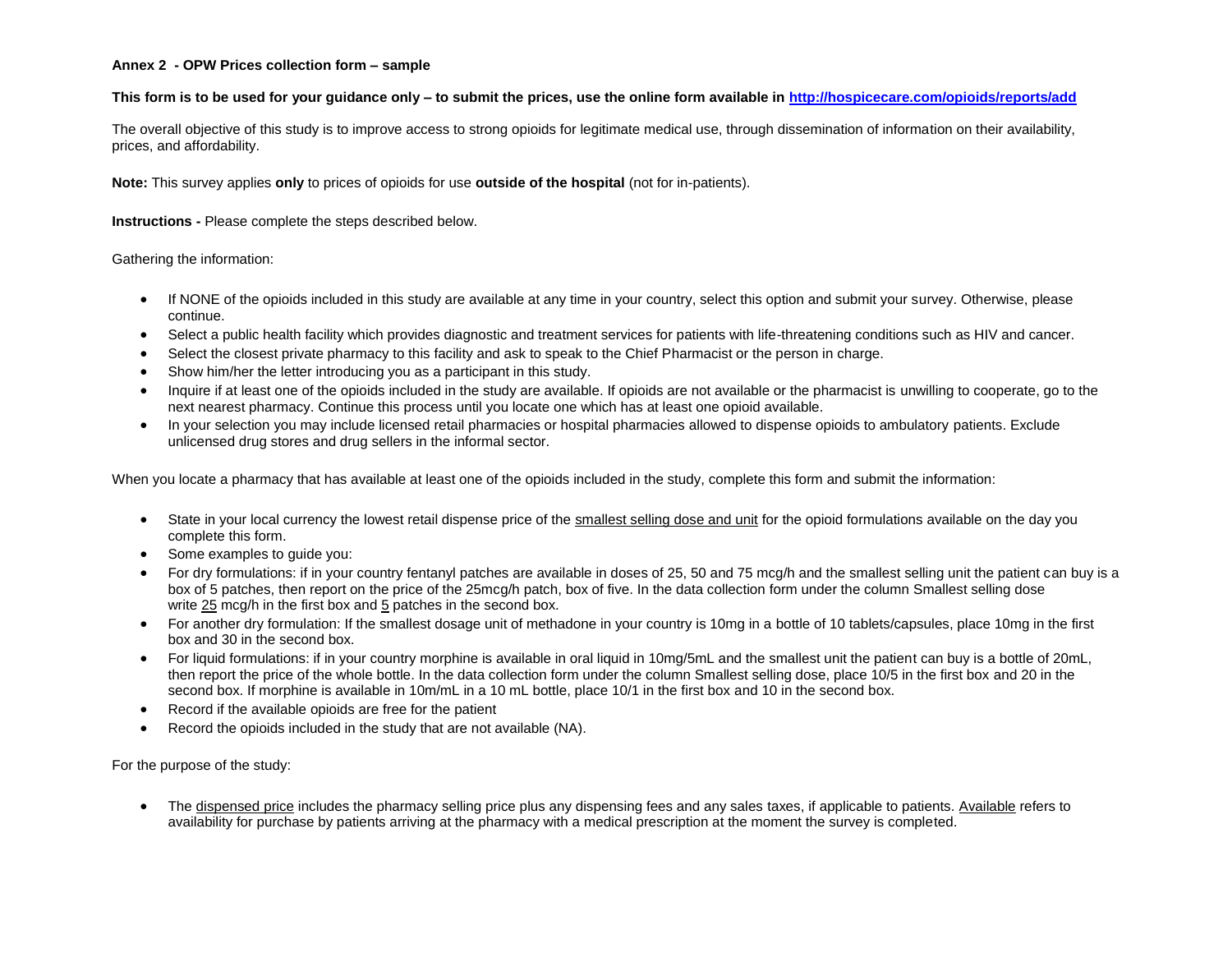The online form requires you to complete your name, last name, city and country of residence and your email address.

The additional questions in the survey are the following:

 $\Box$ 

 $\Box$ If NONE the opioids listed in this study are available at ANY TIME in your country, please check this box

If opioids are available in your country ONLY in hospital pharmacies (and not in street pharmacies) check this box

Number of pharmacies you visited before finding one which has at least one opioid in stock (if available in your country): \*

Note: All the identification and contact information will be confidential. The purpose of asking for this information is to prevent potential duplication from the same sources. The pharmacy address will be used to calculate access based on population.

| Opioid                                         | Not available in the<br>pharmacy on the day<br>of the survey | Free (at no cost<br>for the patient) | If patient has to pay, write in<br>numbers the amount he/she is<br>required to pay (in your local<br>currency) | <b>Smallest selling dose</b><br>(total units for dry formulations or total volume for liquid<br>formulations) |
|------------------------------------------------|--------------------------------------------------------------|--------------------------------------|----------------------------------------------------------------------------------------------------------------|---------------------------------------------------------------------------------------------------------------|
| Fentanyl (transdermal<br>patches)              | $\bullet$                                                    | $\bigcirc$                           | $\bigcirc$                                                                                                     |                                                                                                               |
| Hydromorphone<br>ampoule, injectable           | $\bullet$                                                    | $\bigcirc$                           | $\bigcirc$                                                                                                     |                                                                                                               |
| Hydromorphone oral<br>liquid                   | $\bullet$                                                    | $\circ$                              | $\circ$                                                                                                        |                                                                                                               |
| Hydromorphone oral<br>solid immediate release  | $\bullet$                                                    | $\bigcirc$                           | $\bigcirc$                                                                                                     |                                                                                                               |
| Hydromorphone oral<br>solid, prolonged release | $\bullet$                                                    | $\circ$                              | $\circ$                                                                                                        |                                                                                                               |
| Methadone oral liquid                          | $\bullet$                                                    | $\circ$                              | $\circ$                                                                                                        |                                                                                                               |
| Methadone oral solid                           | $\bullet$                                                    | $\bigcirc$                           | $\bigcirc$                                                                                                     |                                                                                                               |
| Morphine ampoule,<br>injectable                | $\bullet$                                                    | $\circ$                              | $\bigcirc$                                                                                                     |                                                                                                               |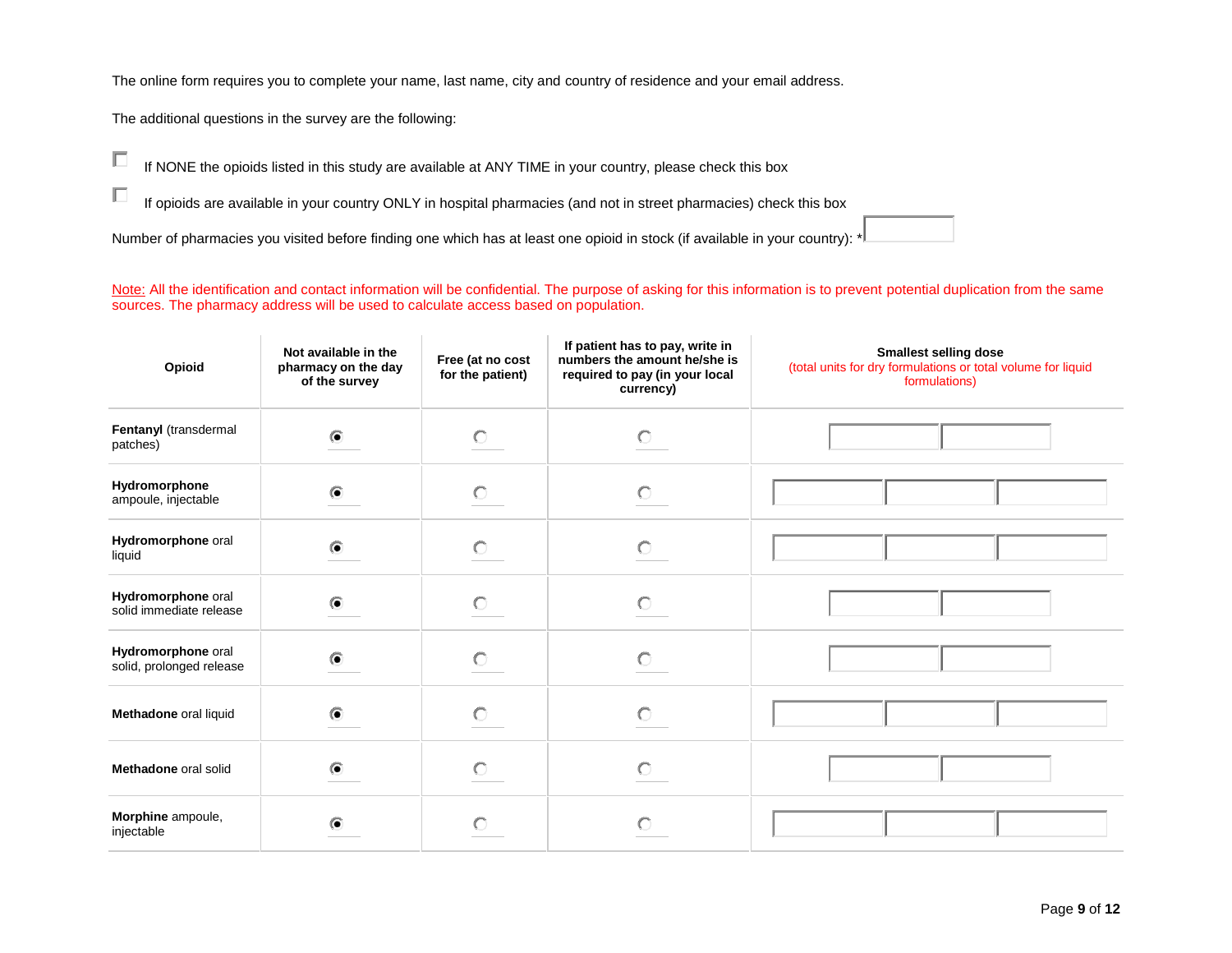| Morphine oral liquid                       | $\bullet$ | $\circ$ | $\circ$   |  |  |  |
|--------------------------------------------|-----------|---------|-----------|--|--|--|
| Morphine oral solid,<br>immediate release  | $\bullet$ | ∩       | O         |  |  |  |
| Morphine oral solid,<br>prolonged release  | $\bullet$ | ∩       | ∩         |  |  |  |
| Oxycodone oral solid,<br>immediate release | $\bullet$ |         | ∩         |  |  |  |
| Oxycodone oral solid,<br>sustained release | $\bullet$ | ∩       | $\bigcap$ |  |  |  |
| Pharmacy address: *                        |           |         |           |  |  |  |

Select the appropriate category (select one): \* Licensed retail pharmacy\_\_\_ Licensed hospital pharmacy\_\_\_\_

**Comments**: Provide any comments you think may be helpful (max 150 words)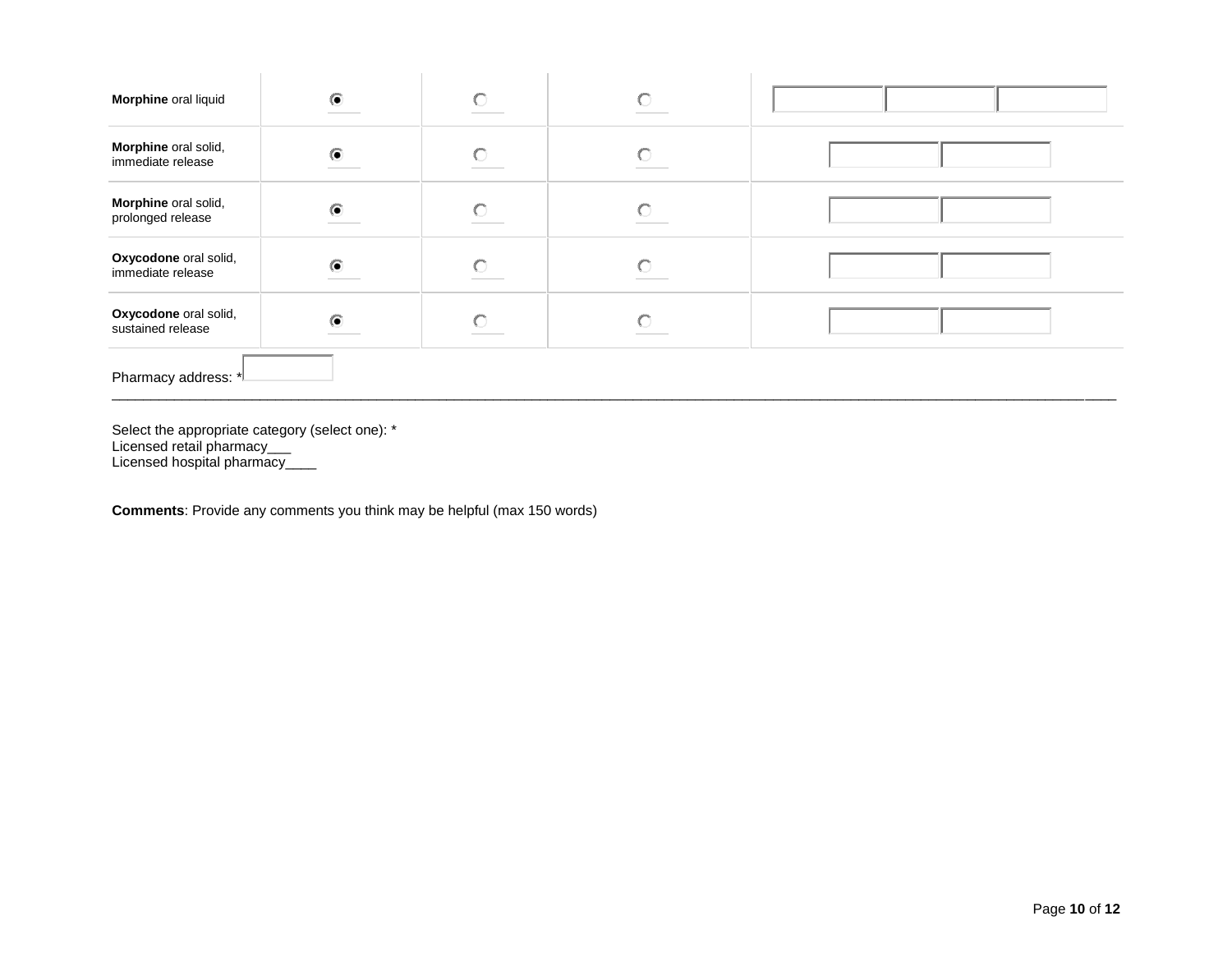# **REFERENCES**

 $\overline{a}$ 

<sup>1</sup> Cassell EJ. The nature of suffering and the goals of medicine. London: Oxford University Press; 1991. p. 30-47.

 $2$  The solid facts: palliative care. World Health Organization 2004. Available at [http://www.euro.who.int/\\_\\_data/assets/pdf\\_file/0003/98418/E82931.pdf](http://www.euro.who.int/__data/assets/pdf_file/0003/98418/E82931.pdf)

<sup>3</sup> National Cancer Control Programs: Policies and Managerial Guidelines, 2nd Ed. Geneva: WHO, 2002.

<sup>4</sup> Framework\_Access to Controlled Medicines Programme (ACMP), WHO, Geneva, 2007. [http://www.who.int/medicines/areas/quality\\_safety/Framework\\_ACMP\\_withcover.pdf](http://www.who.int/medicines/areas/quality_safety/Framework_ACMP_withcover.pdf)

<sup>5</sup> Open Society Institute. Health and Human Rights: A resource guide. How is Palliative Care a human right issue? Available in [http://www.equalpartners.info/Chapter4/ch4\\_1How.html#ch4\\_1anch2](http://www.equalpartners.info/Chapter4/ch4_1How.html#ch4_1anch2)

<sup>6</sup> Joranson DE. Availability of opioids for cancer pain: recent trends, assessment of system barriers, new World Health Organization Guidelines, and the risk of diversion. Journal of Pain & Symptom Management, Volume 8(6): 353-360.

<sup>7</sup> Jacobsen R, [Sjøgren P,](http://www.ncbi.nlm.nih.gov/pubmed?term=%22Sj%C3%B8gren%20P%22%5BAuthor%5D) [Møldrup C,](http://www.ncbi.nlm.nih.gov/pubmed?term=%22M%C3%B8ldrup%20C%22%5BAuthor%5D) [Christrup L.](http://www.ncbi.nlm.nih.gov/pubmed?term=%22Christrup%20L%22%5BAuthor%5D) Physician-related barriers to cancer pain management with opioid analgesics: a systematic review. [J Opioid Manag.](javascript:AL_get(this,%20) 2007 Jul-Aug;3(4):207-14.

<sup>8</sup> World Health Organization. Assuring availability of opioid analgesics for palliative care. Report on a WHO Workshop. Budapest, Hungary. February 2002.

<sup>9</sup> Access to Pain Relief: An Essential Human Right A Report for World Hospice and Palliative Care Day 2007. Help the Hospices for The Worldwide Palliative Care Alliance. Journal of Pain & Palliative Care Pharmacotherapy, Vol. 22(2), 2008

<sup>10</sup> Opioid purchases and expenditure in nine western European countries: 'Are we killing off morphine? De Conno F, Ripamonti C and Brunelli C. Palliative Medicine 2005; 19: 179-184.

<sup>11</sup> Bruera E, De Lima L. Opioid cost: A global problem. In: Letters to the editor. Palliative Medicine 2005 Sep 19(6):

<sup>12</sup> Craig BM, Strassels SA. Out-of-pocket prices of opioid analgesics in the United States, 1999-2004. Pain Med. 2010 Feb;11 (2):240-7.

<sup>13</sup> De Lima L, Sweeney C, Lynn Palmer J and Bruera E. Potent Analgesics Are More Expensive for Patients in Developing Countries: A Comparative Study. Journal of Pain & Palliative Care Pharmacotherapy, Vol. 18(1) 2004

14 Sjernsward J, Bruera E, Joranson B, Allende s, Montejo O. Quesada L el al. Opioid availability in Latin America: the declaration of Florianopolis. J Palliat Care 1994;10:11-4.

<sup>15</sup> Wenk R, Bertolino M, DeLima L. Analgésicos opioides en Latinoamérica: la barrera de accesibilidad supera la de disponibilidad. Med Pal 2004; vol. 11, pp 148-151.

<sup>16</sup> De Lima L., Bruera E., Joranson D. Vanegas G, Cepeda S, Quesada L. Opioid availability in Latin America: The Santo Domingo report-progress since the declaration of Florianopolis. J Pain Symptom Manage 1997; 13: 213-9.